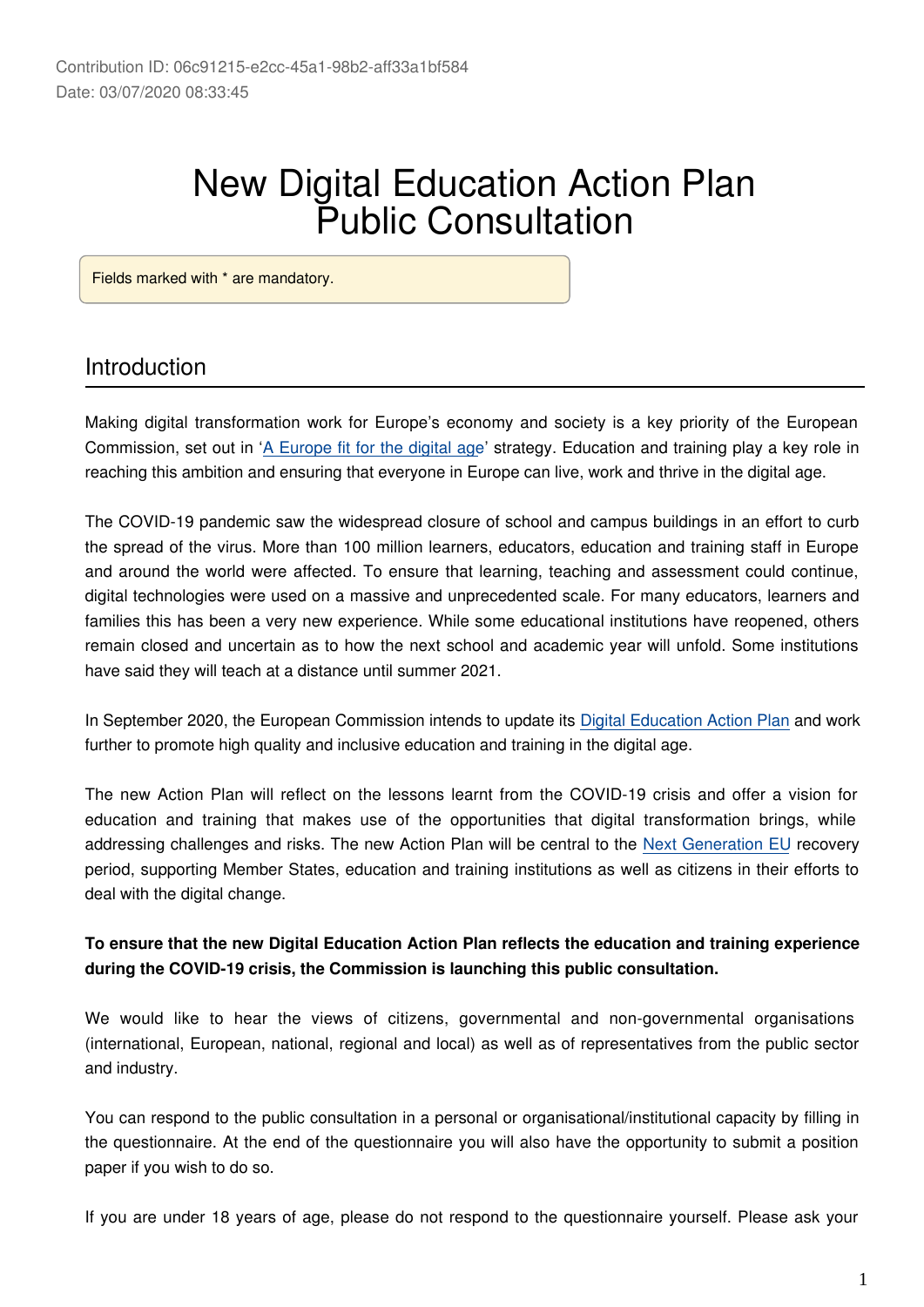parent/carer/adult family member to respond to the questionnaire instead. They will have an opportunity to reflect your experiences during the crisis in their responses.

Please do not include names or any other personal data of third person in the questionnaire. Please refrain from providing data on health.

The public consultation consists of four parts:

Part I: Questions about you Part II: Questions on education and training during the COVID-19 crisis and the recovery period Part III: Questions on your vision for digital education in Europe Part IV: Submission of a position paper (optional)

If you have questions regarding this public consultation, please contact EAC-DIGITALEDUCATION@ec. europa.eu.

# About you

### Language of my contribution **\***

- Bulgarian
- <sup>O</sup> Croatian
- <sup>©</sup> Czech
- <sup>O</sup> Danish
- <sup>O</sup> Dutch
- <sup>O</sup> English
- Estonian
- Finnish
- <sup>©</sup> French
- <sup>O</sup> Gaelic
- <sup>o</sup> German
- <sup>©</sup> Greek
- Hungarian
- $\circ$  Italian
- <sup>t</sup>Latvian
- Lithuanian
- Maltese
- <sup>©</sup> Polish
- <sup>O</sup> Portuguese
- Romanian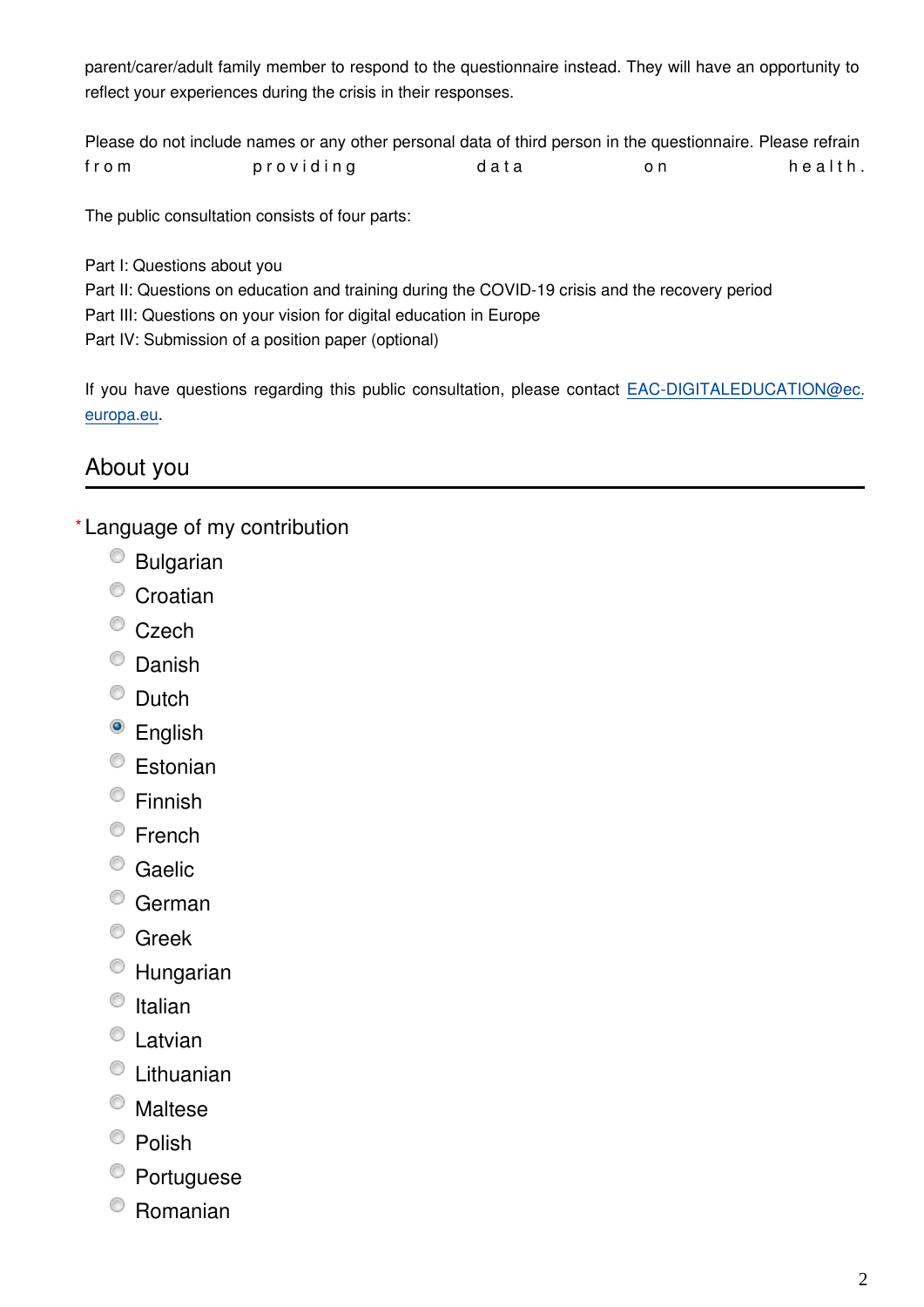- Slovak
- <sup>O</sup> Slovenian
- <sup>O</sup> Spanish
- <sup>O</sup> Swedish
- \*I am giving my contribution as
	- Academic/research institution
	- Business association
	- Company/business organisation
	- <sup>o</sup> Consumer organisation
	- <sup>●</sup> EU citizen
	- Environmental organisation
	- Non-EU citizen
	- Non-governmental organisation (NGO)
	- Public authority
	- $\bullet$  Trade union
	- <sup>O</sup> Other
- First name **\***

Paul

# Surname **\***

DE RAEVE

# Email (this won't be published) **\***

efn@efn.be

### Organisation name **\***

*255 character(s) maximum*

European Federation of Nurses Associations - EFN

### Organisation size **\***

- Micro (1 to 9 employees)
- Small (10 to 49 employees)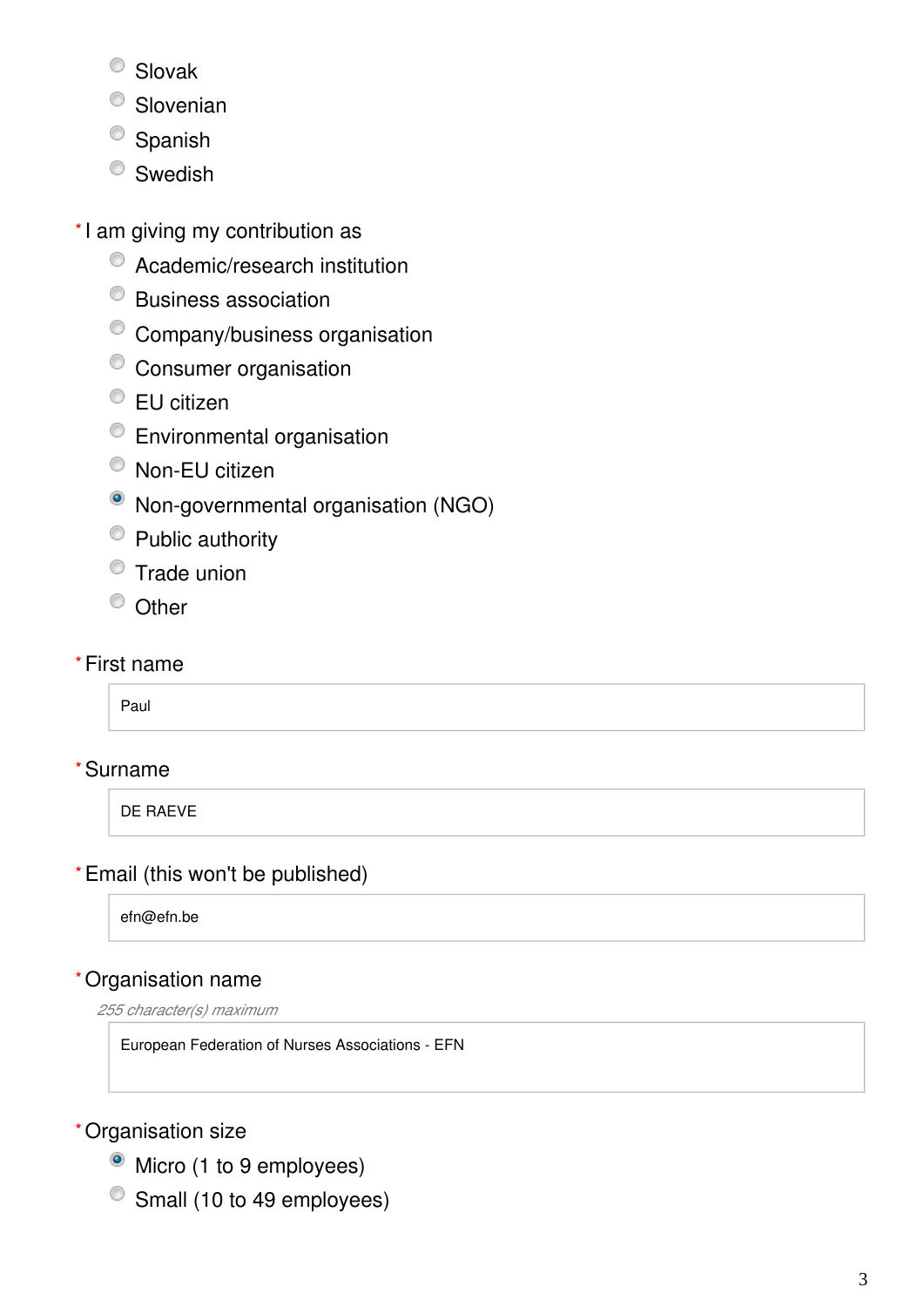$^{\circ}$  Medium (50 to 249 employees)

Large (250 or more)

### Transparency register number

*255 character(s) maximum*

Check if your organisation is on the [transparency register](http://ec.europa.eu/transparencyregister/public/homePage.do?redir=false&locale=en). It's a voluntary database for organisations seeking to influence EU decisionmaking.

87872442953-08

### Country of origin **\***

Please add your country of origin, or that of your organisation.

| Afghanistan    | Djibouti                | O<br>Libya       | <b>Saint Martin</b>  |
|----------------|-------------------------|------------------|----------------------|
| Åland Islands  | Dominica                | Liechtenstein    | <b>Saint Pierre</b>  |
|                |                         |                  | and Miquelon         |
| Albania        | Dominican               | Lithuania        | <b>Saint Vincent</b> |
|                | Republic                |                  | and the              |
|                |                         |                  | Grenadines           |
| Algeria        | Ecuador                 | Luxembourg       | Samoa                |
| American       | Egypt                   | Macau            | San Marino           |
| Samoa          |                         |                  |                      |
| Andorra        | El Salvador             | Madagascar       | São Tomé and         |
|                |                         |                  | Príncipe             |
| Angola         | Equatorial              | Malawi           | Saudi Arabia         |
|                | Guinea                  |                  |                      |
| Anguilla       | Eritrea                 | Malaysia         | Senegal              |
| Antarctica     | Estonia                 | <b>Maldives</b>  | Serbia               |
| Antigua and    | Eswatini                | Mali             | Seychelles           |
| <b>Barbuda</b> |                         |                  |                      |
| Argentina      | Ethiopia                | <b>Malta</b>     | Sierra Leone         |
| Armenia        | <b>Falkland Islands</b> | <b>Marshall</b>  | Singapore            |
|                |                         | <b>Islands</b>   |                      |
| Aruba          | Faroe Islands           | Martinique       | <b>Sint Maarten</b>  |
| Australia      | Fiji                    | Mauritania       | Slovakia             |
| Austria        | Finland                 | <b>Mauritius</b> | Slovenia             |
| Azerbaijan     | France                  | Mayotte          | Solomon              |
|                |                         |                  | <b>Islands</b>       |
| <b>Bahamas</b> | <b>French Guiana</b>    | Mexico           | Somalia              |
|                |                         |                  |                      |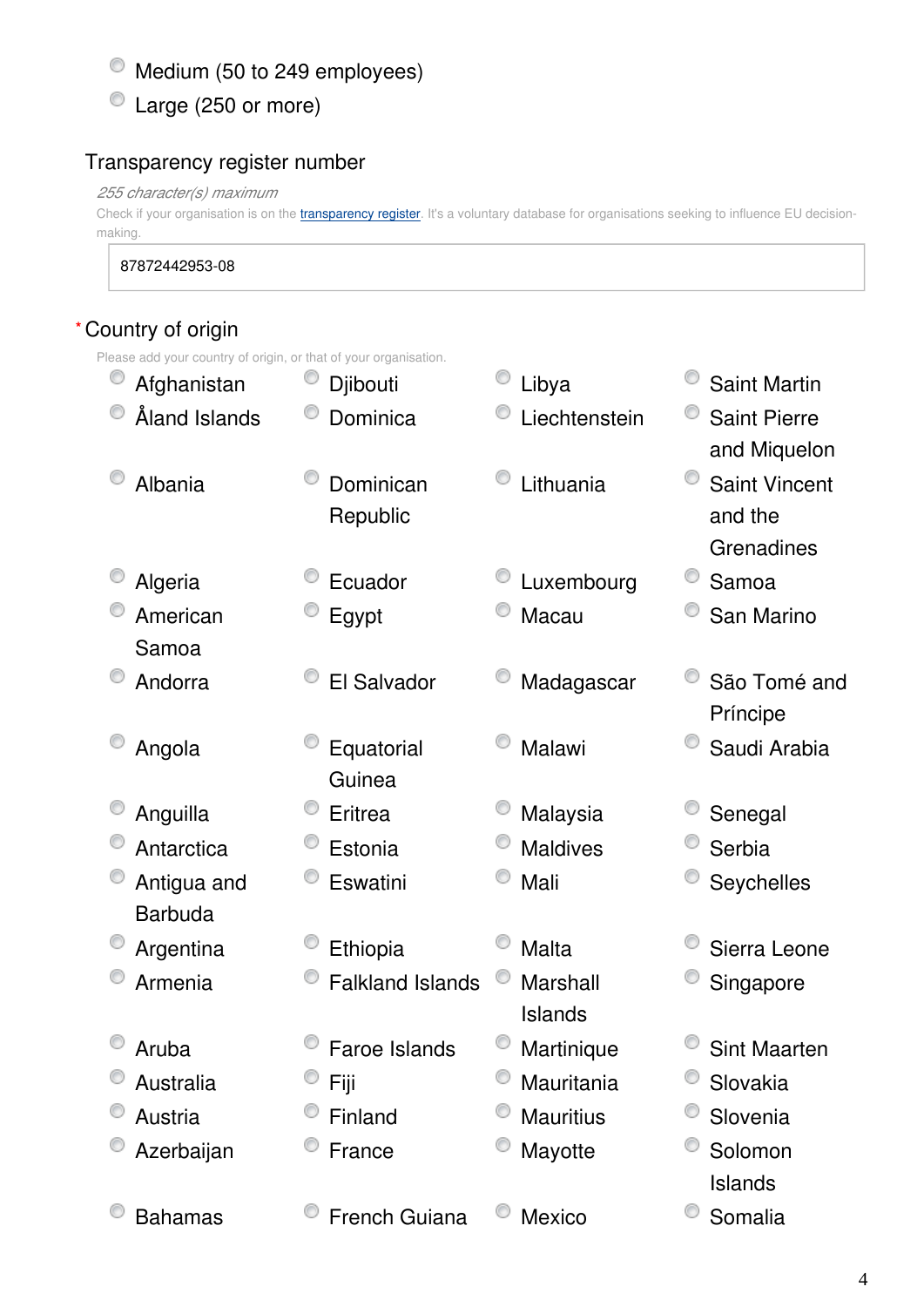| <b>Bahrain</b>                 | French<br>Polynesia                              | Micronesia      | South Africa                                                 |
|--------------------------------|--------------------------------------------------|-----------------|--------------------------------------------------------------|
| Bangladesh                     | French<br>Southern and<br><b>Antarctic Lands</b> | Moldova         | South Georgia<br>and the South<br>Sandwich<br><b>Islands</b> |
| <b>Barbados</b>                | Gabon                                            | Monaco          | South Korea                                                  |
| <b>Belarus</b>                 | Georgia                                          | Mongolia        | South Sudan                                                  |
| <b>Belgium</b>                 | Germany                                          | Montenegro      | Spain                                                        |
| <b>Belize</b>                  | Ghana                                            | Montserrat      | Sri Lanka                                                    |
| <b>Benin</b>                   | Gibraltar                                        | Morocco         | Sudan                                                        |
| Bermuda                        | Greece                                           | Mozambique      | Suriname                                                     |
| <b>Bhutan</b>                  | Greenland                                        | Myanmar         | Svalbard and                                                 |
|                                |                                                  | /Burma          | Jan Mayen                                                    |
| <b>Bolivia</b>                 | Grenada                                          | Namibia         | Sweden                                                       |
| <b>Bonaire Saint</b>           | Guadeloupe                                       | Nauru           | Switzerland                                                  |
| Eustatius and                  |                                                  |                 |                                                              |
| Saba                           |                                                  |                 |                                                              |
| Bosnia and                     | Guam                                             | Nepal           | Syria                                                        |
| Herzegovina<br><b>Botswana</b> | Guatemala                                        | Netherlands     | Taiwan                                                       |
| <b>Bouvet Island</b>           | Guernsey                                         | New Caledonia   | Tajikistan                                                   |
| <b>Brazil</b>                  | Guinea                                           | New Zealand     | Tanzania                                                     |
| <b>British Indian</b>          | Guinea-Bissau                                    | Nicaragua       | Thailand                                                     |
| <b>Ocean Territory</b>         |                                                  |                 |                                                              |
| <b>British Virgin</b>          | Guyana                                           | Niger           | The Gambia                                                   |
| Islands                        |                                                  |                 |                                                              |
| <b>Brunei</b>                  | Haiti                                            | Nigeria         | <b>Timor-Leste</b>                                           |
| <b>Bulgaria</b>                | <b>Heard Island</b>                              | <b>Niue</b>     | Togo                                                         |
|                                | and McDonald                                     |                 |                                                              |
|                                | <b>Islands</b>                                   |                 |                                                              |
| <b>Burkina Faso</b>            | Honduras                                         | Norfolk Island  | Tokelau                                                      |
| <b>Burundi</b>                 | Hong Kong                                        | Northern        | Tonga                                                        |
|                                |                                                  | Mariana Islands |                                                              |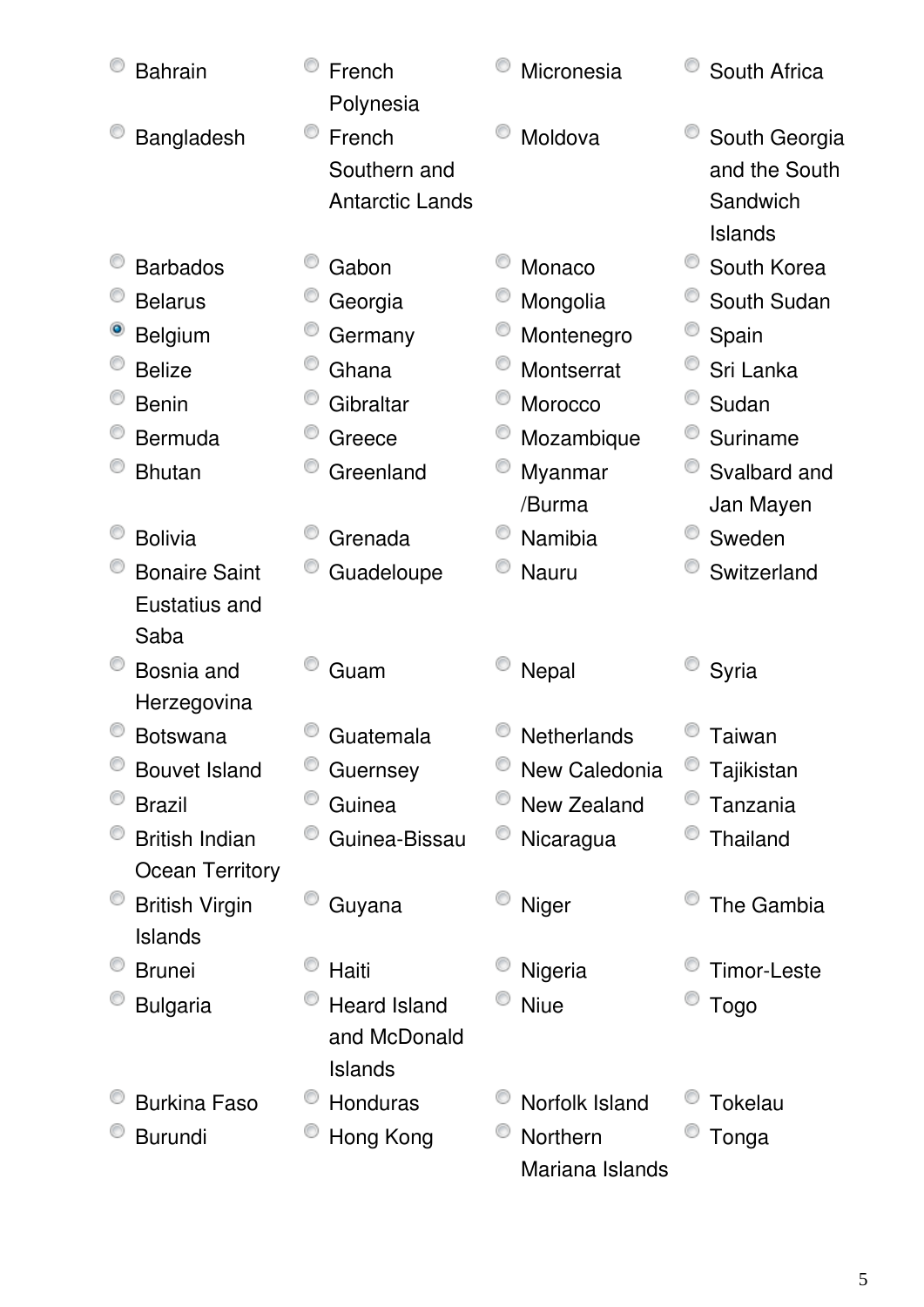| Cambodia                           | Hungary       | North Korea               | <b>Trinidad and</b><br>Tobago |
|------------------------------------|---------------|---------------------------|-------------------------------|
| Cameroon                           | Iceland       | <b>North</b><br>Macedonia | Tunisia                       |
| Canada                             | India         | Norway                    | <b>Turkey</b>                 |
| Cape Verde                         | Indonesia     | Oman                      | Turkmenistan                  |
| Cayman Islands                     | Iran          | Pakistan                  | <b>Turks and</b>              |
|                                    |               |                           | Caicos Islands                |
| <b>Central African</b><br>Republic | Iraq          | Palau                     | Tuvalu                        |
| Chad                               | Ireland       | Palestine                 | Uganda                        |
| Chile                              | Isle of Man   | Panama                    | <b>Ukraine</b>                |
| China                              | <b>Israel</b> | Papua New                 | <b>United Arab</b>            |
|                                    |               | Guinea                    | Emirates                      |
| Christmas                          | Italy         | Paraguay                  | United                        |
| Island                             |               |                           | Kingdom                       |
| Clipperton                         | Jamaica       | Peru                      | <b>United States</b>          |
| Cocos (Keeling)                    | Japan         | Philippines               | <b>United States</b>          |
| Islands                            |               |                           | Minor Outlying                |
|                                    |               |                           | <b>Islands</b>                |
| Colombia                           | Jersey        | Pitcairn Islands          | Uruguay                       |
| Comoros                            | Jordan        | Poland                    | <b>US Virgin</b>              |
|                                    |               |                           | <b>Islands</b>                |
| Congo                              | Kazakhstan    | Portugal                  | Uzbekistan                    |
| Cook Islands                       | Kenya         | Puerto Rico               | Vanuatu                       |
| Costa Rica                         | Kiribati      | Qatar                     | <b>Vatican City</b>           |
| Côte d'Ivoire                      | Kosovo        | Réunion                   | Venezuela                     |
| Croatia                            | Kuwait        | Romania                   | Vietnam                       |
| Cuba                               | Kyrgyzstan    | Russia                    | <b>Wallis and</b>             |
|                                    |               |                           | Futuna                        |
| Curaçao                            | Laos          | Rwanda                    | Western                       |
|                                    |               |                           | Sahara                        |
| Cyprus                             | Latvia        | Saint                     | Yemen                         |
|                                    |               | Barthélemy                |                               |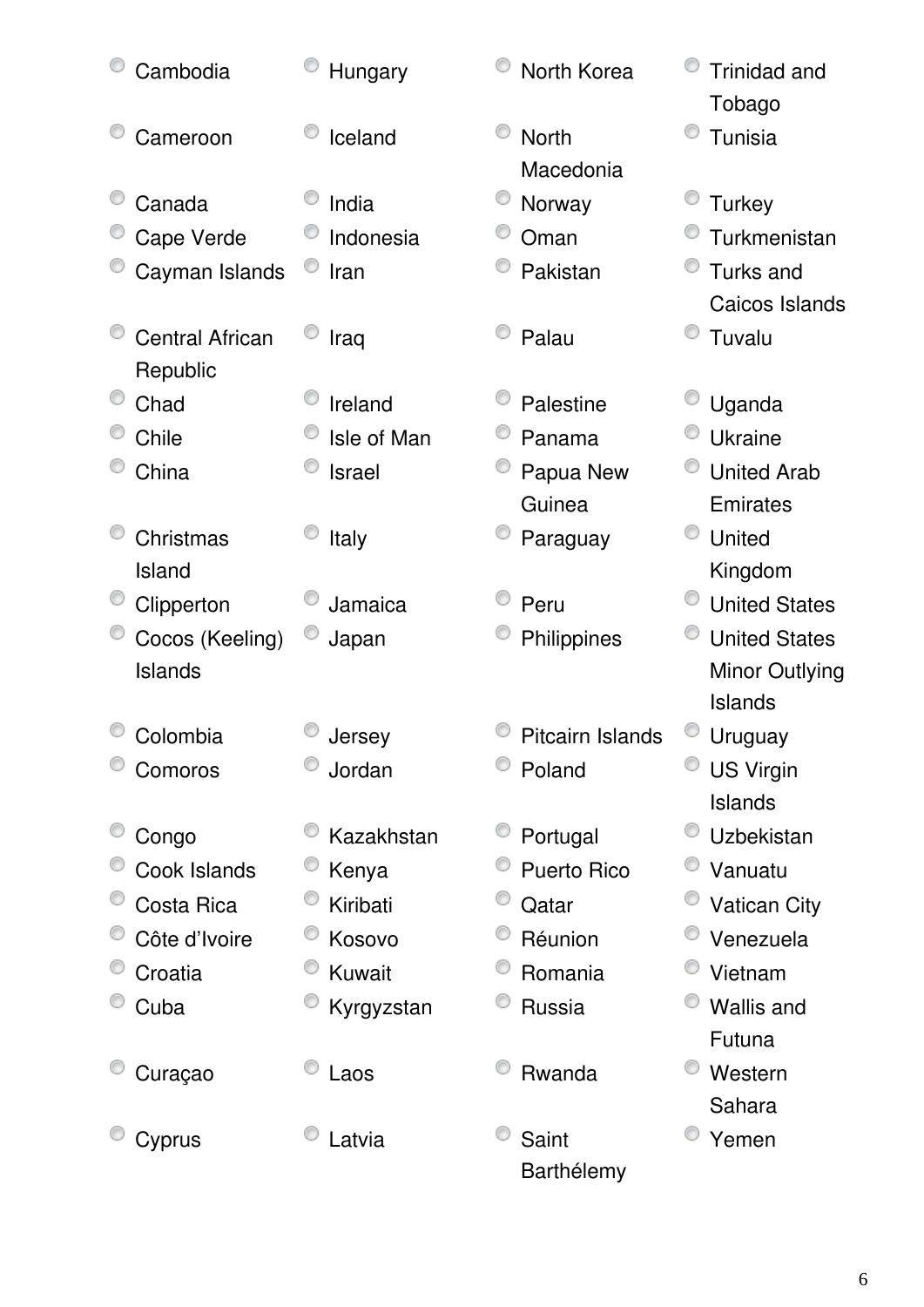| Czechia         | ebanon  | Saint Helena    | Zambia   |
|-----------------|---------|-----------------|----------|
|                 |         | Ascension and   |          |
|                 |         | Tristan da      |          |
|                 |         | Cunha           |          |
| Democratic      | Lesotho | Saint Kitts and | Zimbabwe |
| Republic of the |         | <b>Nevis</b>    |          |
| Congo           |         |                 |          |
| <b>Denmark</b>  | .iberia | Saint Lucia     |          |

### Publication privacy settings **\***

The Commission will publish the responses to this public consultation. You can choose whether you would like your details to be made public or to remain anonymous.

# **Anonymous**

Only your type of respondent, country of origin and contribution will be published. All other personal details (name, organisation name and size, transparency register number) will not be published.

# <sup>o</sup> Public

Your personal details (name, organisation name and size, transparency register number, country of origin) will be published with your contribution.

 $\blacksquare$  I agree with the [personal data protection provisions](https://ec.europa.eu/info/law/better-regulation/specific-privacy-statement_en)

\* In what capacity are your replying to this questionnaire?

- $\circ$  In a personal capacity
- On behalf of an institution or organisation

What type of organisation or institution do you represent? **\***

- Education and training institution (early childhood education and care, school, higher education institution, vocational education and training provider, adult learning provider)
- Provider of digital tools and technologies for teaching and learning
- Organisation representing providers of digital tools and technologies for teaching and learning
- Academic/research organisation
- Civil society sector/Non-governmental organisation/Voluntary organisation
- **Private sector**
- <sup>t</sup> Employers' association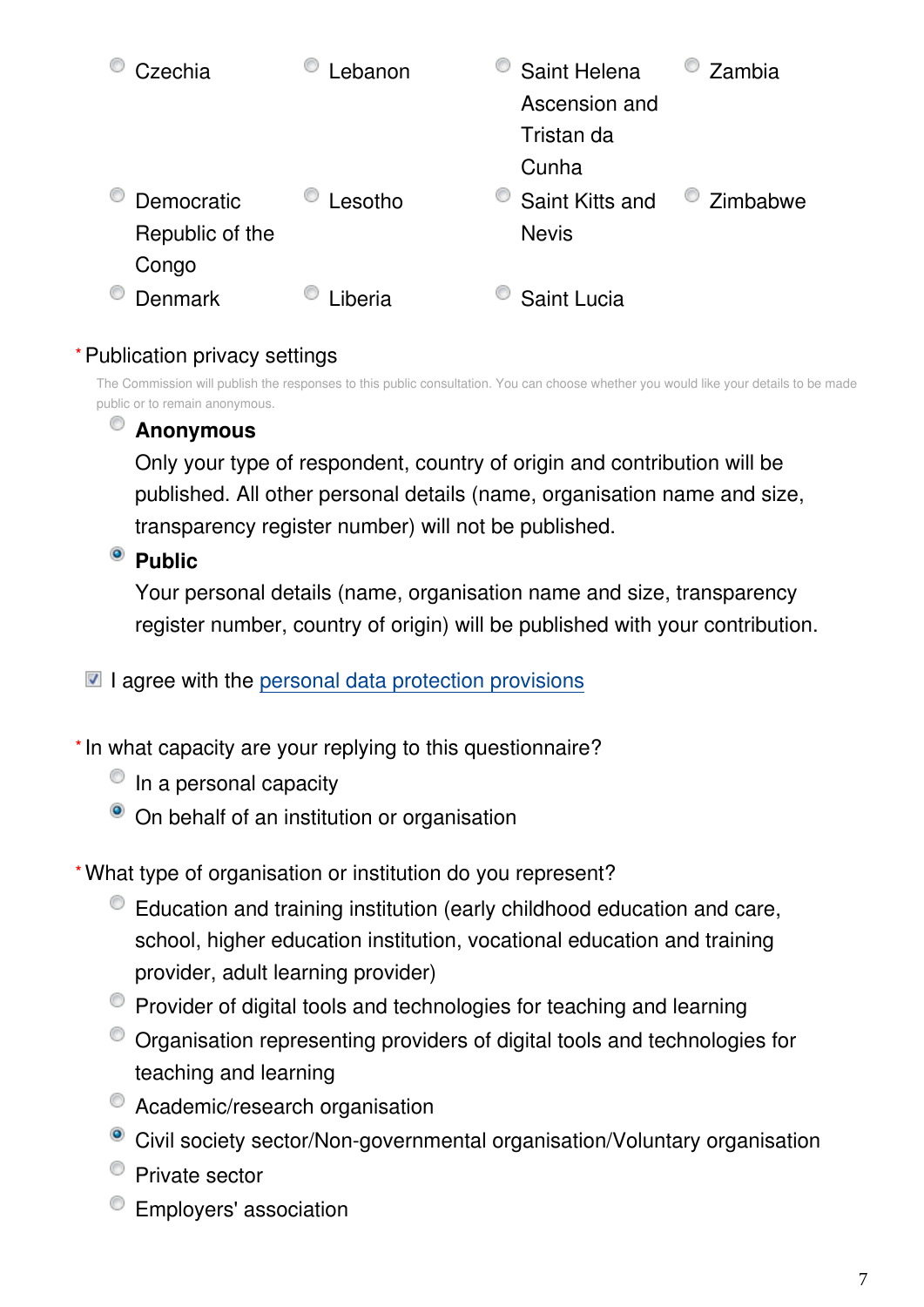- **Trade union**
- $\bullet$  International, national or regional public authority or government
- $\bullet$  Municipality or other type of local public authority
- $\bullet$  Youth and youth work organisation
- <sup>©</sup> Career guidance/development service
- $\bullet$  Other (please specify)
- \* Is your main area of activity education and training?
	- <sup>o</sup> Yes
	- $\odot$  No

Which sector or area do you represent?

(choose all relevant)

- $\Box$  Early childhood education and care
- $\blacksquare$  Primary education
- Secondary education
- Vocational education and training
- $\blacksquare$  Higher education
- $\Box$  Adult education
- Non-formal education
- Other (please specify below)

# Education and training during the COVID-19 crisis and the recovery period

This section collects views on the move to distance and online learning during the COVID-19 crisis and expectations for the recovery phase.

This section refers to:

**\***

- **Distance and online learning during the crisis** learning that took place remotely, away from school and campus buildings using different types of digital tools/internet (for example, digital platforms) or materials that are available via television, radio or printed materials
- **Digital education** meaning the use of digital technologies for education and training, includes distance and online learning to replace or complement face-to-face interaction and the digital skills and competences that educators and learners need.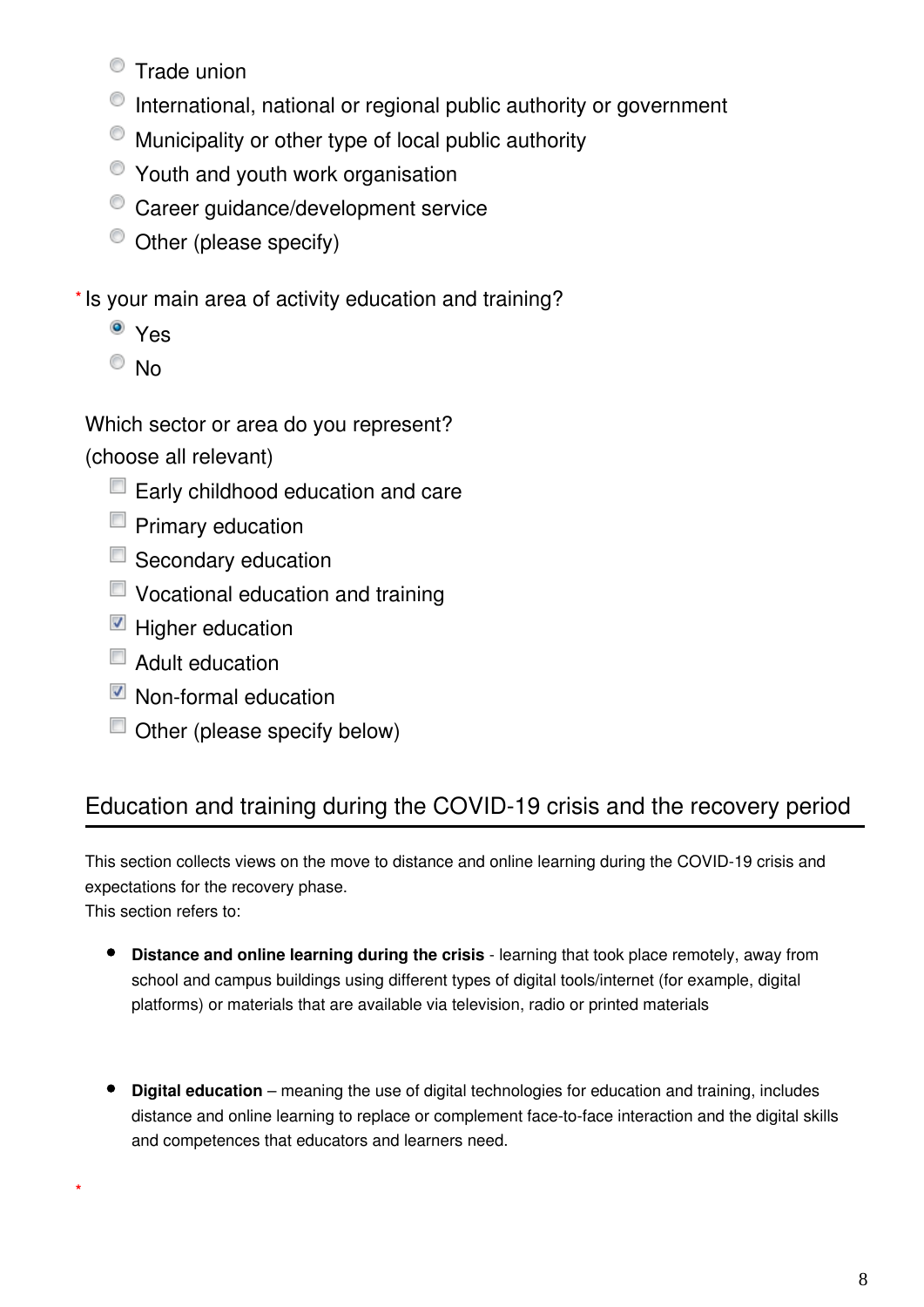1.Which of the following measures to ensure continuity of education during the crisis have been implemented in your local area?

(choose all relevant)

- $\blacksquare$  Full opening of education and training institutions (early childhood education and care, schools, higher education institutions, vocational education and training providers, etc.)
- $\Box$  Partial opening of education and training institutions (early childhood education and care, schools, higher education institutions, vocational education and training providers, etc.).
- $\blacksquare$  Full closure of education and training institutions (early childhood education and care, schools, higher education institutions, vocational education and training providers, etc.)
- $\blacksquare$  Distance and online learning in real time (for example, "live" online classes)
- Distance and online learning in own time (for example, watching videos of recorded lectures, consulting online learning materials, Massive Open Online Courses)
- Education and training/public authorities provided digital equipment/tools (for example tablets or laptops) to study from home
- $\Box$  Learning material was made available via digital tools, without the internet (for example, television).
- None of these measures
- Other (specify below)

Were the measures taken to ensure the continuity of education and training during **\***the COVID-19 crisis successful?

- To a great extent
- <sup>o</sup> Somewhat
- Very little
- Not at all
- <sup>O</sup> No opinion

### Please give details.

#### *500 character(s) maximum*

Online education rightly ensured the education process for students and lifelong learning activities while ensuring social distancing. However, nursing students were a great support during COVID and should be recognised by the Commission.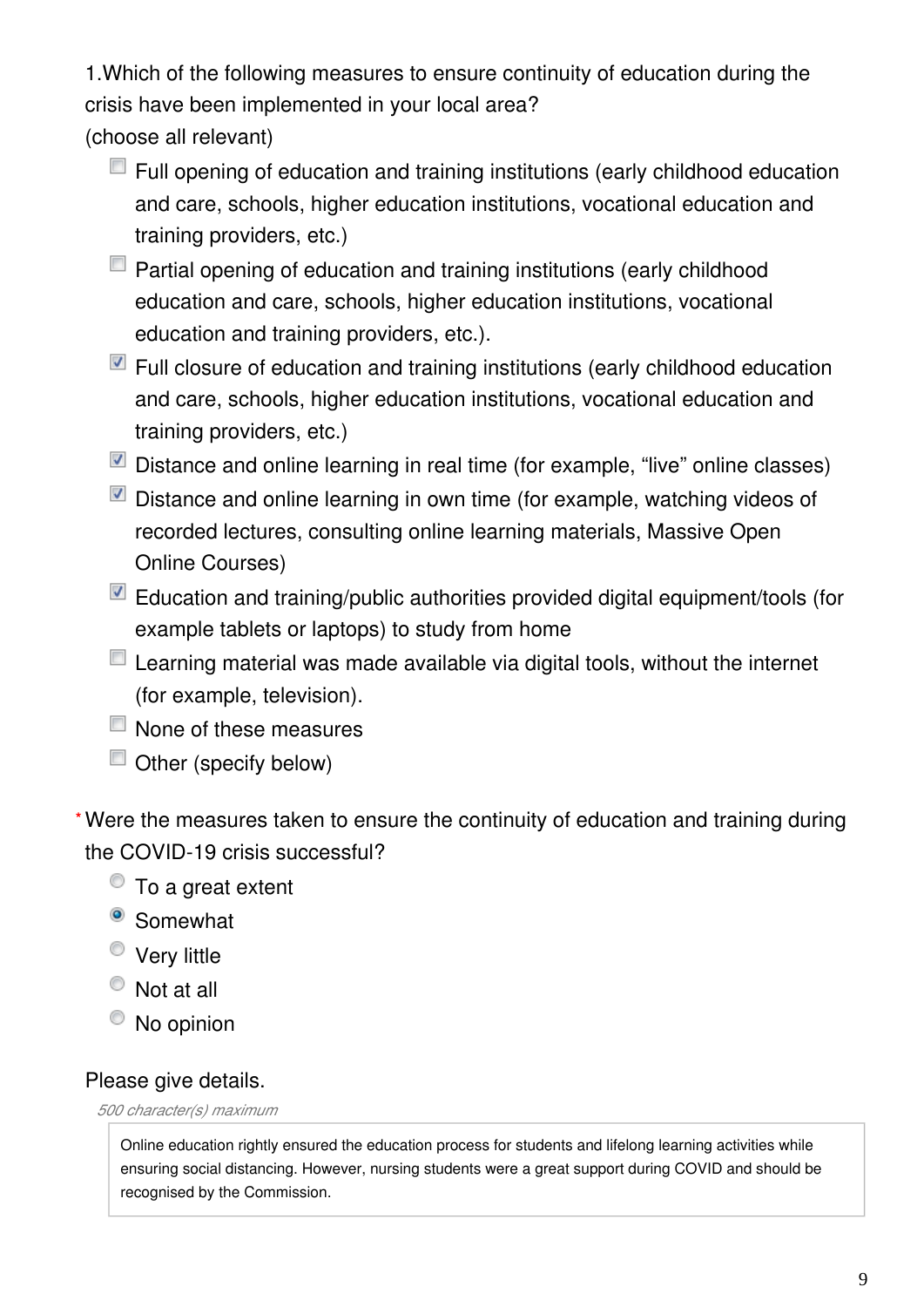4. Can you give examples of tools that you/your organisation/institution/company have found particularly useful for digital learning, including digital platforms, massive open online courses, corporate training, etc?

*500 character(s) maximum*

Online courses linked to official certification are very useful to ensure lifelong learnings of healthcare professionals, particularly for nursing students. Covid preparedness included online trainings of frontline (CPD) and nursing students.

5. Did you experience the use of digital tools for examinations/assessment and **\*** feedback?

- <sup>o</sup> Yes
- <sup>O</sup>No

What role can digital technologies play in supporting examination/assessment and **\*** feedback?

- Digital technologies can be fully used for examination/assessment and feedback
- $\Box$  Digital technologies can be used for some forms of examinations /assessment and feedback.
- $\blacksquare$  Digital technologies can be used for alternative forms of examinations /assessment and feedback practices, going beyond traditional exams.
- Digital technologies cannot be used for examination/assessment and feedback.
- No opinion

In your view what are the advantages and disadvantages of using digital technologies for examinations/assessment and feedback?

*500 character(s) maximum*

For CPD - nurses had to move from units to work on COVID units - their preparedness was key and was a kind of emergency. This impacted also on the nursing students which contiued, in most cases in the EU with their stage, and learned a lot during COVID19. Art 31 of DIR 2013/55/EU is key! (competencies in crisis /emergency) - It is key EU member states comply with the criteria of this Directive, also during crisis!

6. Countries are exploring different options for education and training for autumn **\***2020. One option is to mix face-to-face and digital education in the education process. What is your view about this option, considering students' learning needs?

- **Very positive**
- Slightly positive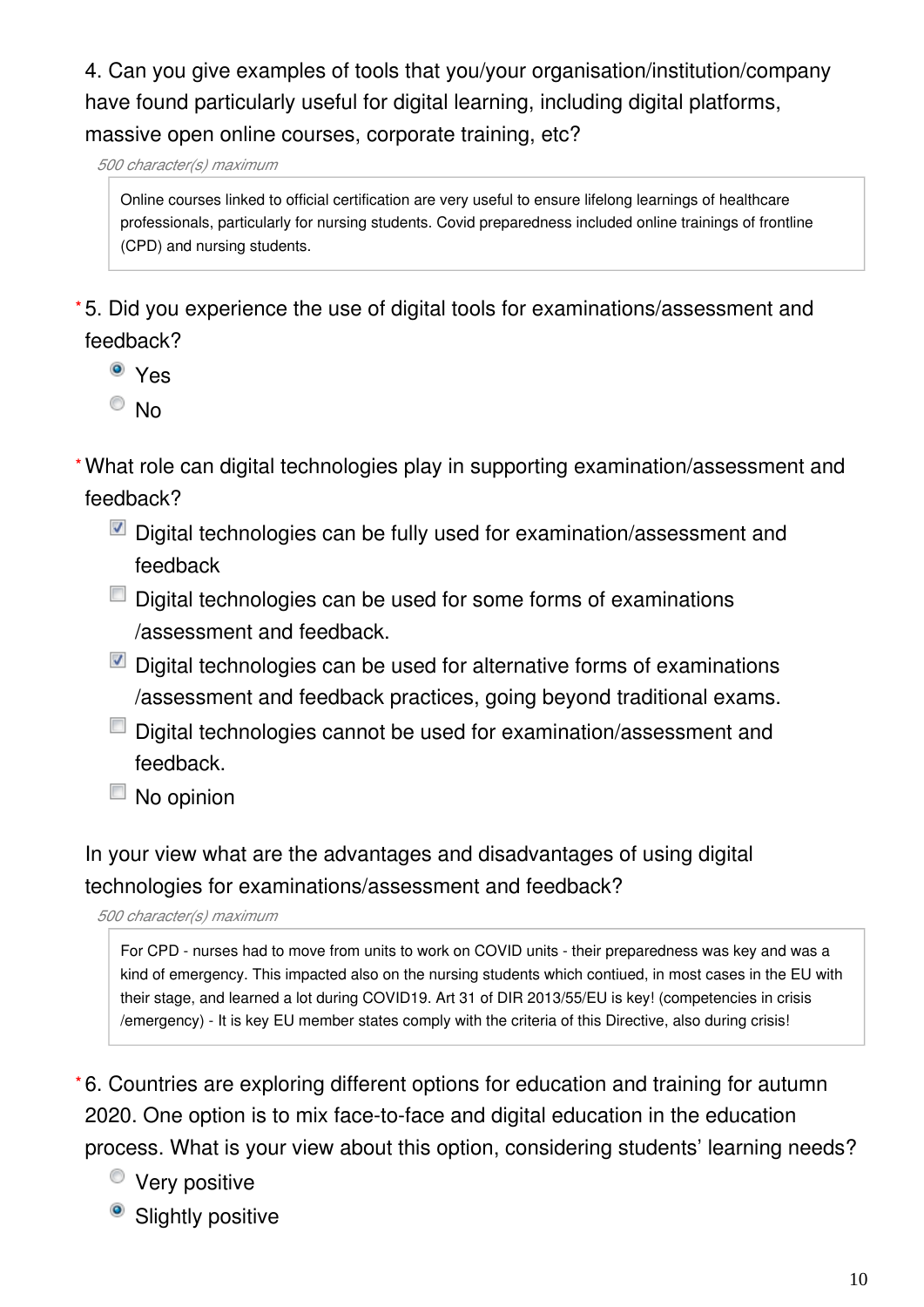- <sup>O</sup> Neutral
- <sup>o</sup> Somewhat negative
- **Very negative**
- What could be the benefits of mixing face-to-face and distance and online learning? **\*** (select all relevant)
	- More flexibility learning at own pace
	- Face-to-face communication and interaction between learners and educators
	- Face-to-face communication and interaction with peers
	- $\blacksquare$  Less screen time, more physical activities
	- $\blacksquare$  Improved mental health and well-being
	- $\blacksquare$  Ability to do practical work (lab work or other hands-on practical tasks)
	- $\blacksquare$  Opportunity to better support learners from disadvantaged groups (for example, those who do not have access to digital tools or internet at home )
	- Better overview of the learning progress of learners
	- $\blacksquare$  Integration of innovative practices
	- Allow for different forms of examination/assessment and feedback
	- Other (please specify below)

What about the barriers of mixing face-to-face and distance and online learning? **\*** (select all relevant)

- Lack of structure of the learning process
- Challenges for education and training institutions to ensure online safety
- $\Box$  Difficult for learners to adjust to this new ways of learning
- $\Box$  Difficult for educators and education and training staff to adapt
- $\blacksquare$  Increased workload for educators and education and training staff
- Learners without access to suitable digital technologies are excluded
- Difficulty for parents/carers/family to combine work and schooling
- $\Box$  Other (please specify below)

### Please give details.

**\***

### *500 character(s) maximum*

It is key Nursing Schools curiculum complies with DIR 2013/55/EU criteria : face to face stage is key in nursing.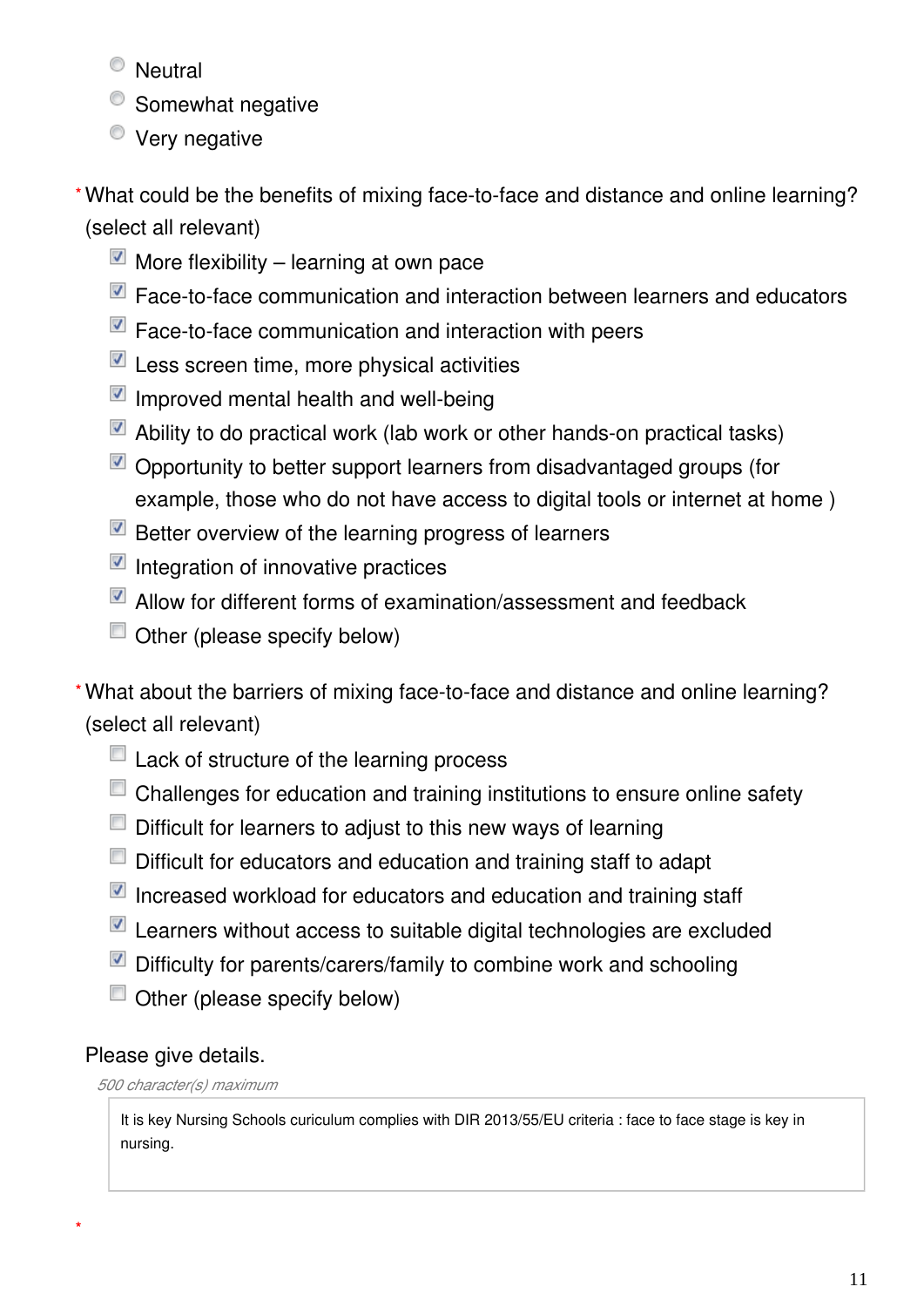7. Did your organisation/institution/company take any steps to assess the digital skills and competences of its staff during the COVID-19 crisis?

*Digital competences refer to the critical and responsible use of digital technologies for learning, work, and overall participation in society [\(Council Recommendation of](https://eur-lex.europa.eu/legal-content/EN/TXT/?uri=CELEX%3A32018H0604%2801%29)  [22 May 2018 on Key Competences for Lifelong learning \(2018/C 189/01\)](https://eur-lex.europa.eu/legal-content/EN/TXT/?uri=CELEX%3A32018H0604%2801%29). These can include using digital devices, communication applications and networks to access and use information, collaborate and communicate.*

- <sup>o</sup> Yes
- $\bullet$  We wanted to, but could not find a tool or platform
- $\bullet$  No, but we had done it before
- $\bullet$  No, but we would like to
- No, we are not interested
- <sup>O</sup> No opinion

8. Please select the relevant statement for the digital skills and competences of the staff in your organisation/institution/company.

|                                                                                                                                                             | To a<br>great<br>extent | Somewhat | Very<br>little | <b>Not</b><br>at<br>all | N <sub>o</sub><br>opinion |
|-------------------------------------------------------------------------------------------------------------------------------------------------------------|-------------------------|----------|----------------|-------------------------|---------------------------|
| * The staff in my organisation/institution/company<br>have the necessary digital skills and competences<br>to work remotely.                                |                         |          |                |                         |                           |
| * During the crisis, my organisation/institution<br>/company has taken steps to improve the digital<br>skills and competences of the staff.                 |                         |          |                |                         |                           |
| * The digital competences and skills of the staff my<br>organisation/institution/company improved while<br>working remotely.                                |                         |          |                |                         |                           |
| * The crisis and the switch to remote working has<br>increased the importance of digital skills and<br>competences on the labour market.                    | ۰                       |          |                |                         |                           |
| * My organisation/institution/company is planning to<br>take steps to improve the digital skills and<br>competences of the staff after the COVID-19 crisis. |                         |          |                |                         |                           |

\* If your organisation/institution/company is planning to improve the digital skills and competences of its staff, what measures will it take? (select all relevant)

 $\overline{\mathcal{J}}$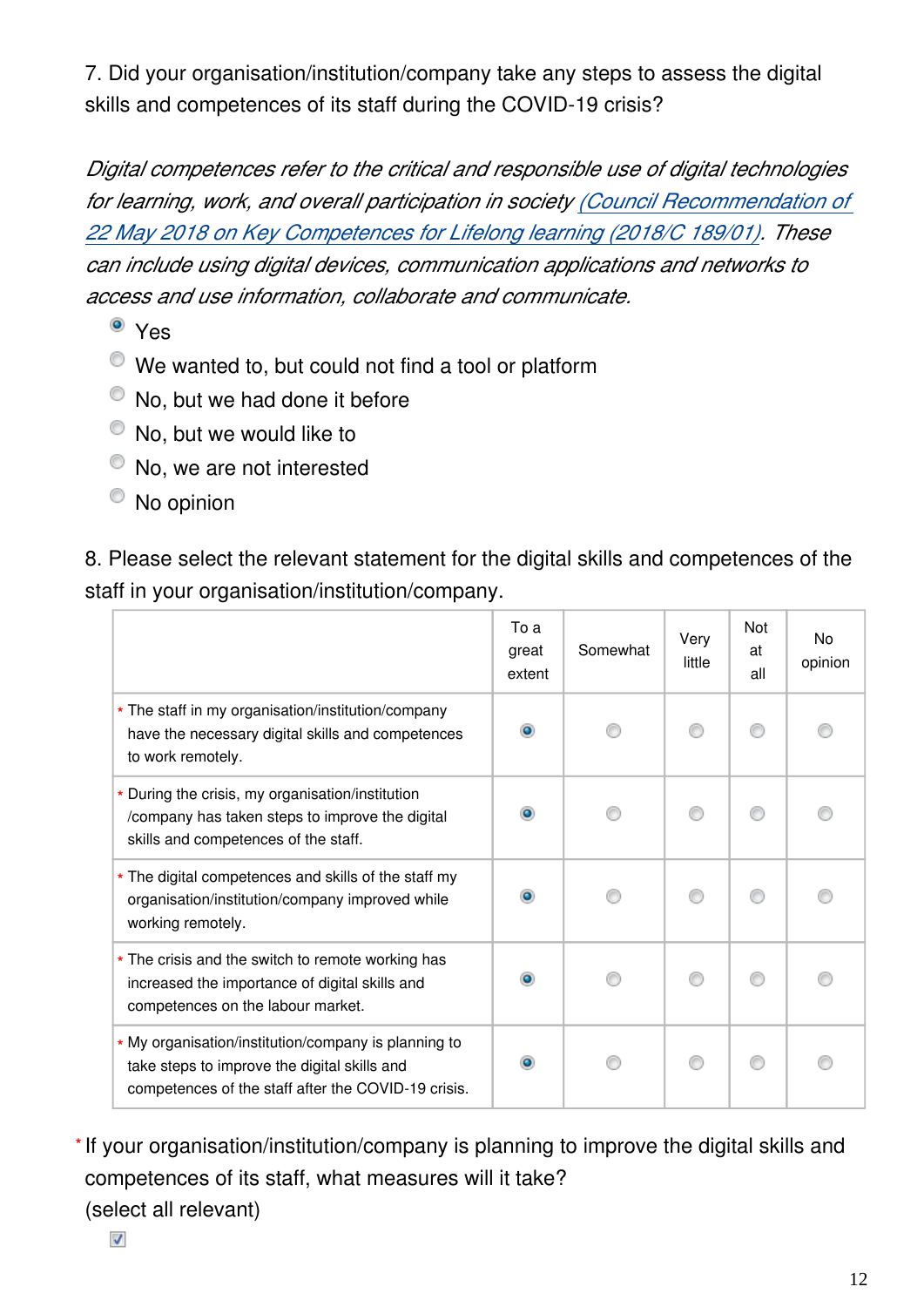Online training (online courses, massive open online courses)

- $\blacksquare$  Face-to-face training
- Short face-to-face training during work time (for example, during lunch breaks)
- Combined online and face-to-face training
- $\blacksquare$  Mentoring guidelines for consultation during and after training
- None
- Other (please specify below)

\* If your organisation/institution/company is planning to improve the digital skills and competences of its staff, what digital skills and competences will it focus on?

*at most 5 choice(s)*

- $\blacksquare$  Being able to manage the overload of information and knowledge
- $\Box$  Being able to identify facts from fake information and content online
- $\blacksquare$  Navigating online safely- protecting devices and content
- $\blacksquare$  Navigating online safely- protecting personal data and privacy
- $\Box$  Interacting, collaborating and communicating through digital technologies
- Creating digital content
- $\blacksquare$  Using digital tools to solve problems
- $\blacksquare$  Understanding the digital world and systems informatics/computer science, computational thinking, coding
- $\Box$  Understanding and knowledge of emerging digital technologies, such as Artificial Intelligence
- Other (please specify below)
- $\Box$  None
- No opinion/Prefer not to say
- 10. Looking ahead, how has your view of digital education changed, given the **\***experience in the last months?

It has become:

- Much more positive
- <sup>O</sup> Slightly more positive
- $\bullet$  Not changed
- Slightly more negative
- <sup>O</sup> Much more negative
- No opinion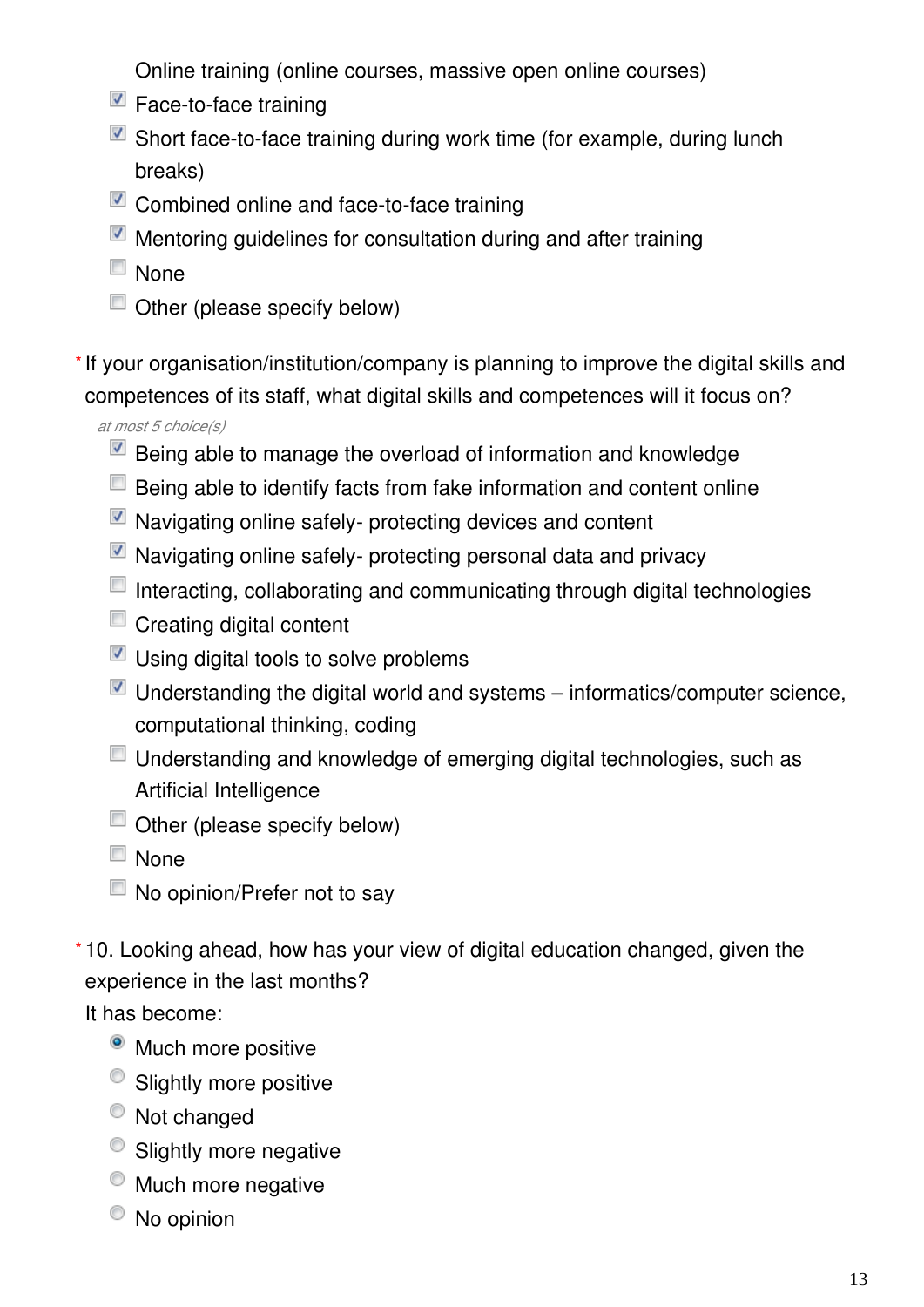# 11. Looking at the future, what are the most important lessons from the period of **\*** school and campus closure for digital education?

*700 character(s) maximum*

All stakeholders, particularly healthcare stakeholders, need to ensure digital learning also as a way to foster lifelong learning activities of healthcare professionals. During pandemics, it is key to comply with EU legislation.

# 12. Are there good examples of partnerships and cooperation that your organisation /institution/company established during the crisis? Are you planning to continue these in future?

*500 character(s) maximum*

# Vision for digital education in Europe

This section includes questions on the main objectives of digital education in Europe and what support is needed to reach these aims.

13. Do you think that the crisis and the temporary switch to distance and online **\*** learning will have a longer term impact on education and training?

- <sup>O</sup> Yes
- To a certain extent
- $\odot$  No
- $\bullet$  No opinion

Please give details.

*500 character(s) maximum*

14. What would be the main advantages of digital education in the future? **\***

*at most 3 choice(s)*

- Flexibility, learning at own pace
- $\blacksquare$  Innovative and engaging ways of learning
- Easier communication and interaction in the community
- $\blacksquare$  Innovative tools and online platforms
- $\blacksquare$  Innovative learning materials

 $\overline{\phantom{a}}$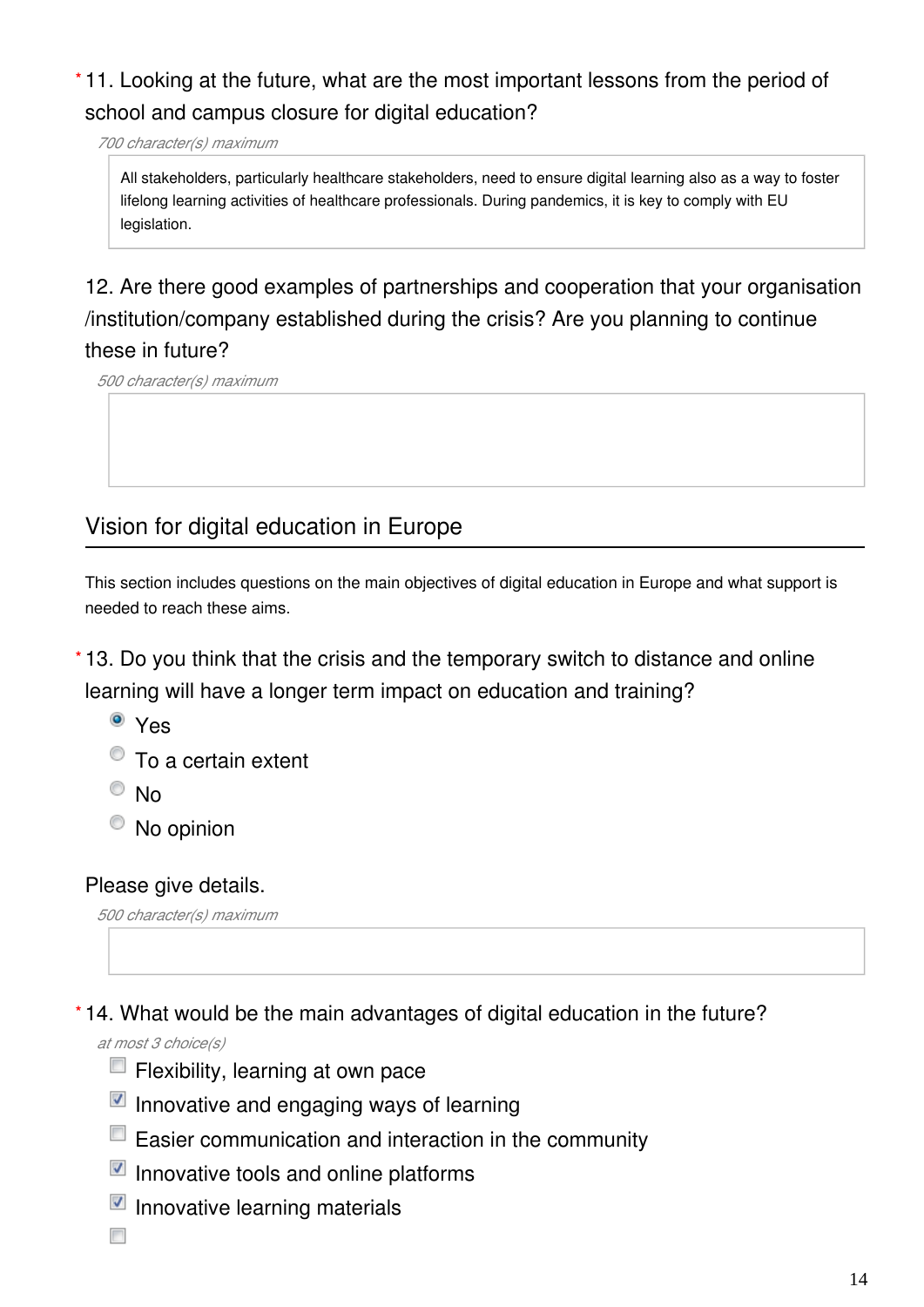Fewer distractions for learners

- $\Box$  Helping learners develop their digital skills and competences
- $\Box$  New ways to assess learning and get feedback
- No opinion
- Other (please state below)
- 15. What would be the main disadvantages of digital education in future? **\***

*at most 3 choice(s)*

- $\Box$  Need for a good internet connection and suitable equipment
- Lack of structure and guidance of the learning process
- $\Box$  Poor quality or hard to use online learning platforms
- Difficult to reach educators/students/peers
- Less face-to-face interaction/communication
- $\Box$  More distractions, hard to manage time
- $\blacksquare$  Lack of motivation
- $\blacksquare$  Inability to do practical work (for example, lab work or other hands-on practical tasks)
- $\Box$  Difficulties with assessment and feedback
- $\Box$  No opinion
- Other (please state below)
- 16. What are the greatest challenges for digital education in Europe? **\***

*at most 3 choice(s)*

- $\Box$  Insufficient infrastructure and internet at school/campus and outside
- Lack of availability of suitable digital tools and technologies
- **Lack of European high-quality online learning content**
- $\Box$  Lack of easy-to-use online learning platforms
- $\blacksquare$  Lack of teacher training and quidance
- $\blacksquare$  Lack of plan and vision for integrating digital technologies in education and training
- $\blacksquare$  Insufficient research on digital education
- Need to foster innovation
- Socioeconomic inequalities between learners
- $\Box$  Gender inequality
- $\Box$  No opinion
- Other (please specify below)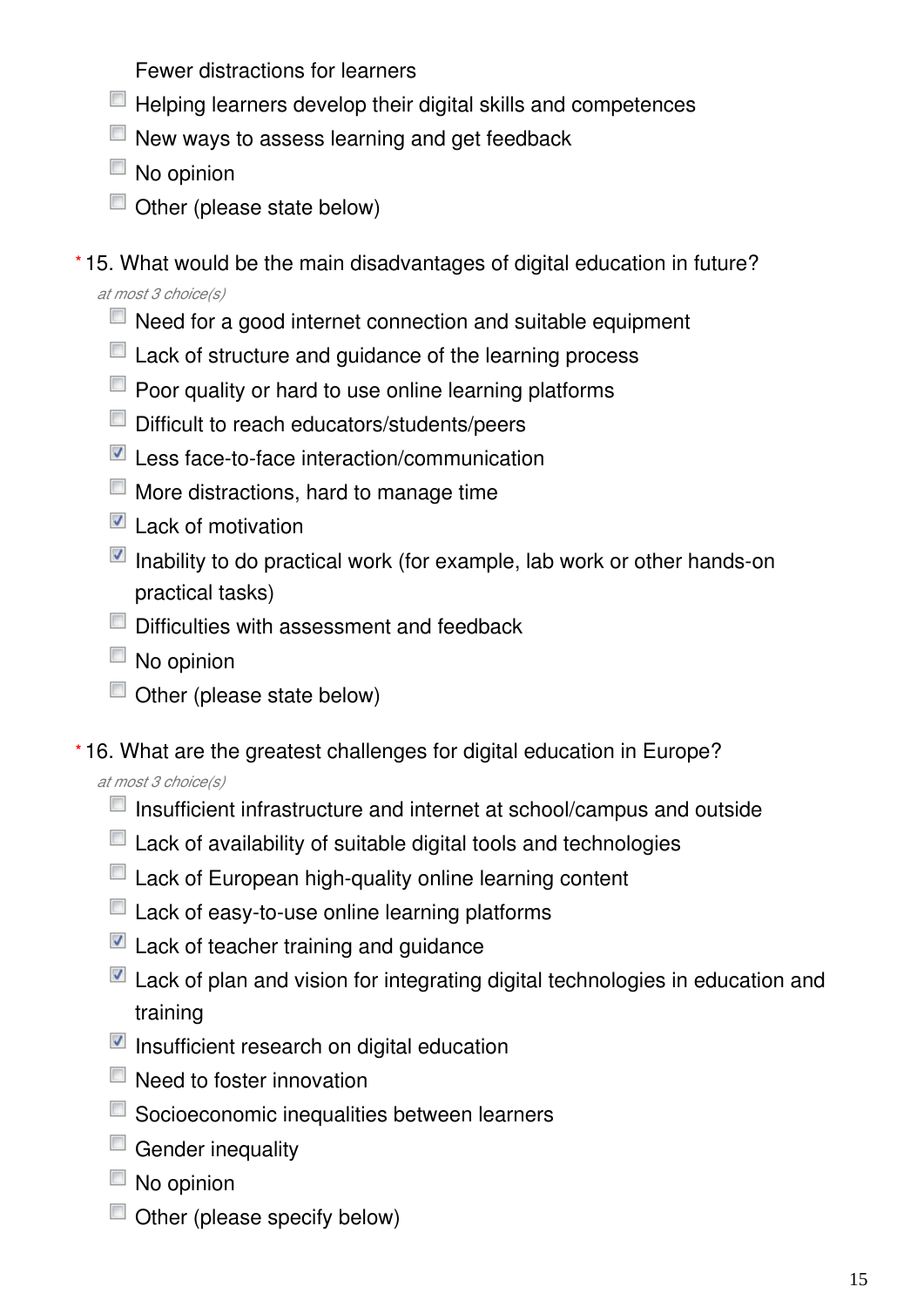17. Which of the following digital skills and competences are the most important for **\*** living and working in the 21st century?

*at most 3 choice(s)*

- $\Box$  Being able to focus attention and respect that of others in an "alwaysconnected" environment
- **Being able to manage the overload of information and knowledge**
- $\blacksquare$  Being able to identify facts from fake content and information online
- Navigating safely online protecting devices and content
- $\Box$  Navigating safely online –protecting personal data and privacy
- $\Box$  Interacting, collaborating and communicating through digital technologies
- Creating digital content
- Using digital tools to solve problems
- $\Box$  Understanding the digital world and systems informatics/computer science, computational thinking, coding
- $\blacksquare$  Understanding and knowledge of emerging digital technologies, such as Artificial Intelligence
- No opinion
- $\Box$  Other (please specify below)

18.What makes online learning resources and content useful? **\***

*at most 3 choice(s)*

- $\Box$  Quality and relevant content, recognised by national authorities
- $\Box$  Available in my language
- $\blacksquare$  Interactive, easy to use
- Content originating from a leading education institution or provider
- Certification-based content
- $\blacksquare$  Content that responds to the need to develop skills further and the needs of the labour market
- Content that was created in collaboration with private sector
- Degree-related education content
- $\blacksquare$  No opinion
- $\Box$  Other (please specify below)
- 19.What does an education and training institution need to be able to provide digital **\***education?

Select all relevant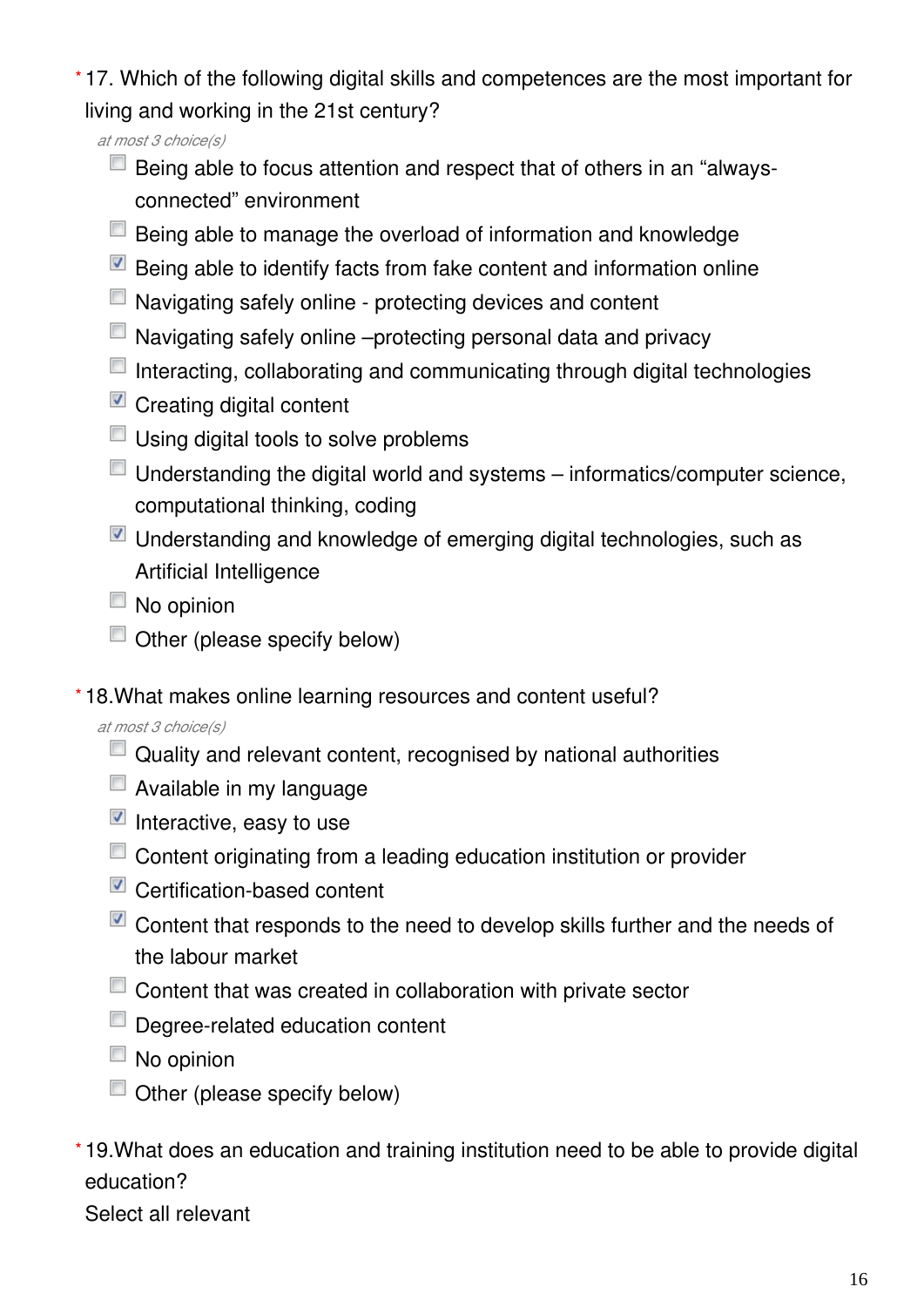- $\blacksquare$  Infrastructure, including internet connection
- Digital platforms and tools
- $\Box$  Teachers with relevant digital skills
- $\blacksquare$  Vision and strategy for using digital technologies in the education and training process
- Digital resources and materials
- $\blacksquare$  Strategy from public authorities
- $\Box$  Funding support from public authorities
- Closer cooperation with private sector
- $\Box$  No opinion
- $\Box$  Other (please specify below)
- 20. Where could the EU add value when it comes to digital education? **\***

*at most 5 choice(s)*

- Teacher training and guidance on digital education
- Connectivity and infrastructure (for example, high-speed internet inside and outside schools and higher education institutions)
- **Provision of digital technologies and tools**
- $\Box$  Support for education and training institutions to develop digital education strategies
- $\blacksquare$  High-quality European online resources- platforms and content
- $\Box$  Exchange of good practices and peer-learning
- $\nabla$  Development of digital skills and competences of learners
- $\blacksquare$  Evaluation and certification of digital skills and competences
- $\blacksquare$  Regularly updated digital skills and competences frameworks
- Dedicated measures for disadvantaged groups (from lower socio-economic background or remote areas)
- Closer cooperation between education and training institutions/organisations and private sector
- $\Box$  Other (please specify below)
- No opinion

# 21. Is there anything else you would like to add?

*500 character(s) maximum*